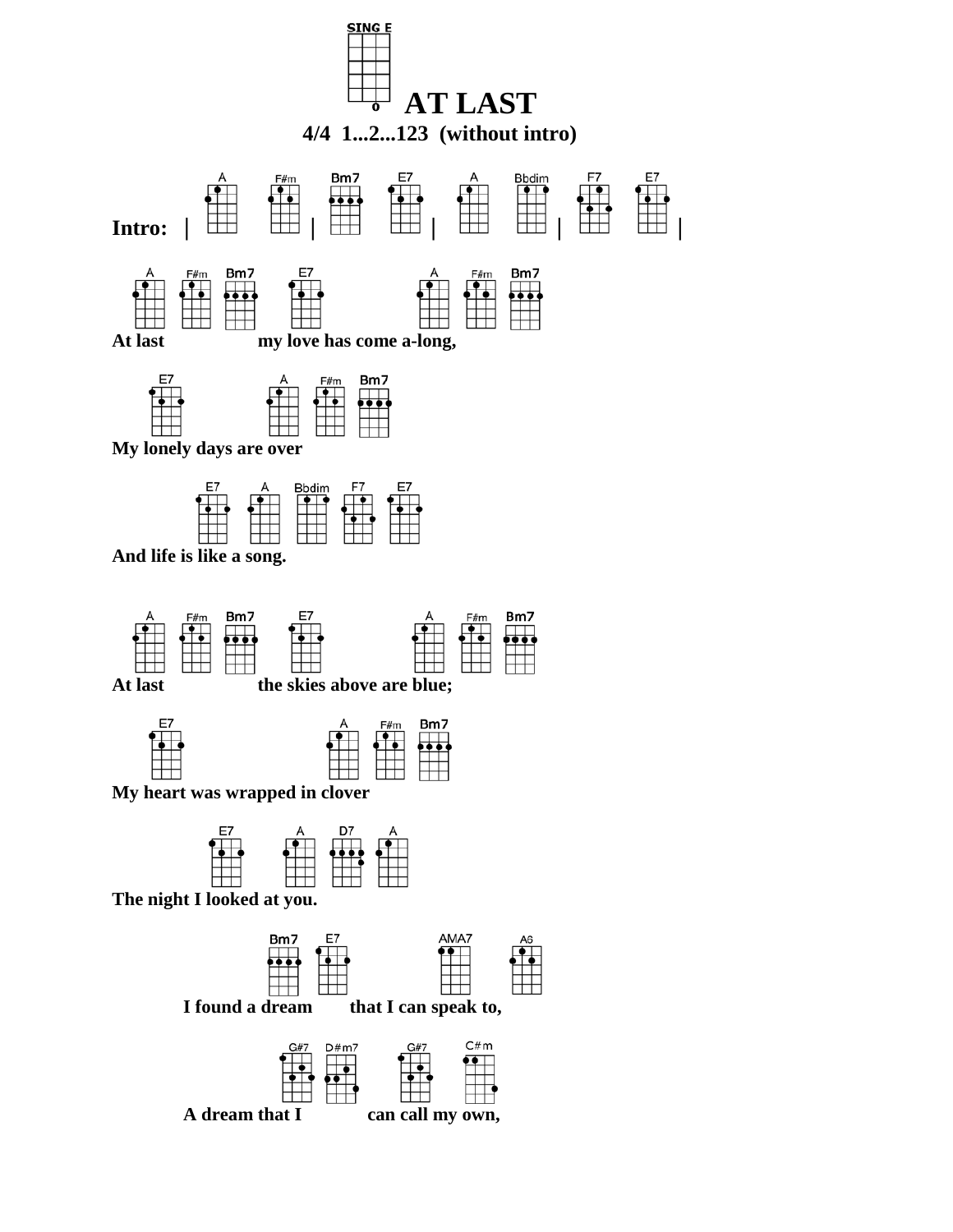

| E7b9 | Dm | Dm <sub>6</sub> |  |
|------|----|-----------------|--|
|      |    |                 |  |
|      |    |                 |  |
|      |    |                 |  |
|      |    |                 |  |

 **For you are mine at last.**